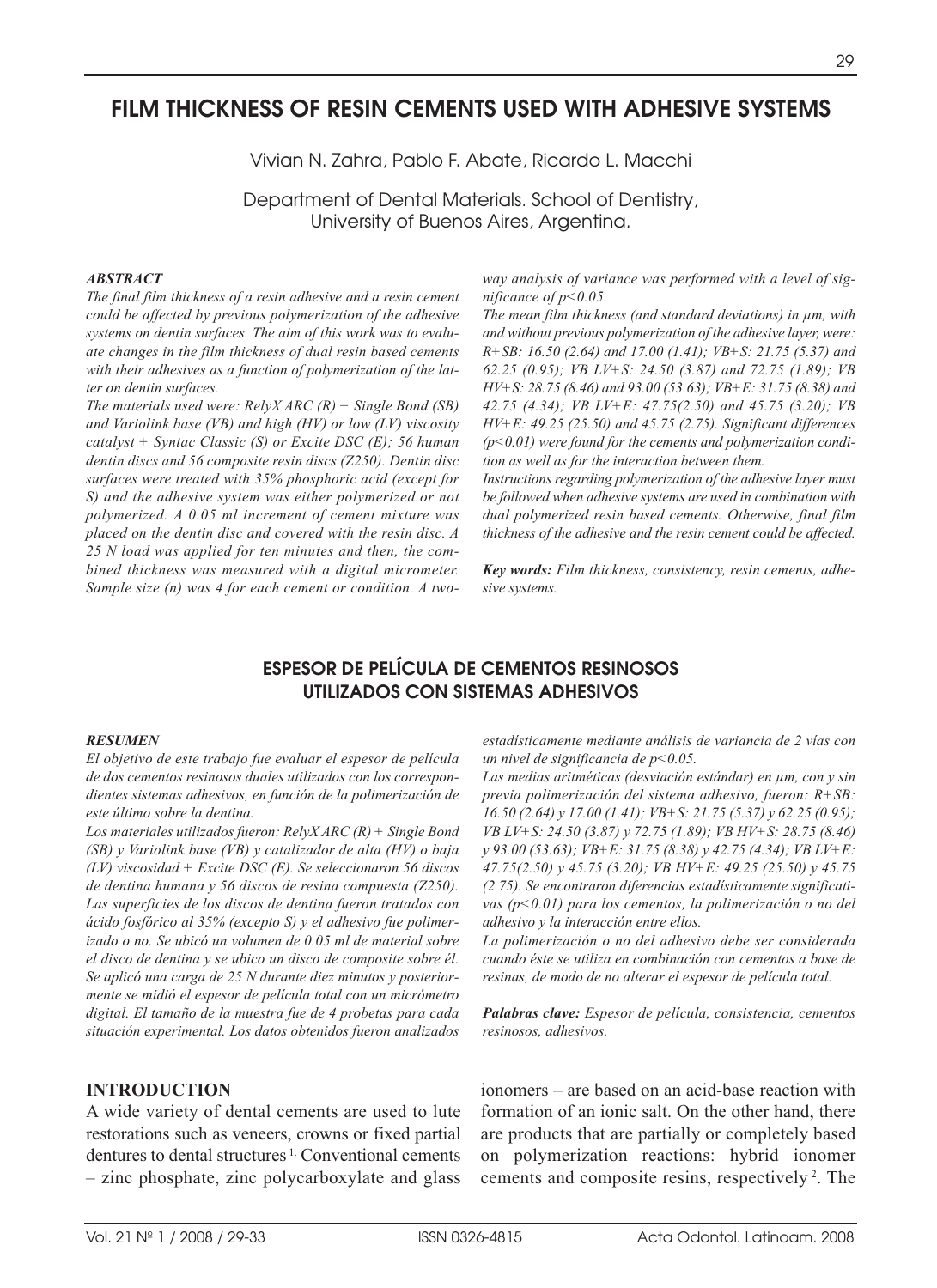| <b>TABLE 1. Products used in this study</b> |                                       |             |                        |                     |  |  |  |  |
|---------------------------------------------|---------------------------------------|-------------|------------------------|---------------------|--|--|--|--|
| <b>Type of Material</b>                     | <b>Trade Name</b>                     | Code        | <b>Batch Number</b>    | <b>Manufacturer</b> |  |  |  |  |
| Dual resin cement                           | RelyX ARC                             | R           | 20011024               | <b>3M ESPE</b>      |  |  |  |  |
| Single-bottle adhe-<br>sive system          | Single Bond                           | <b>SB</b>   | <b>OEY</b>             | <b>3M ESPE</b>      |  |  |  |  |
| Light polymerized<br>resin cement           | Variolink II base                     | VB          | E13253                 | Ivoclar Vivadent    |  |  |  |  |
| Dual resin cement                           | Variolink II base +<br>low viscosity  | <b>VBLV</b> | D17352                 | Ivoclar Vivadent    |  |  |  |  |
| Dual resin cement                           | Variolink II base +<br>high viscosity | VB HV       | D20550                 | Ivoclar Vivadent    |  |  |  |  |
| Multi-bottle adhesive<br>system             | Syntac                                | S           | B47493                 | Ivoclar Vivadent    |  |  |  |  |
| Single-bottle<br>adhesive system            | Excite DSC                            | E           | D60127                 | Ivoclar Vivadent    |  |  |  |  |
| Hybrid composite                            | Z250                                  |             | <b>OGB</b><br>A3 Shade | <b>3M ESPE</b>      |  |  |  |  |

mechanisms that allow for retention of the restoration include mechanical and molecular adhesion <sup>2</sup> .

Clinical success is related to luting procedures as well as the intrinsic characteristics of the luting material 3. Some type of bonding between the two structures, sealing the gap between both substrates to prevent leakage and a correct seating of the restoration, are necessary for an adequate final result 3, 4. Consistency and film thickness are characteristics of a luting product that influence that final result 5-10.

When resin cements are used, adhesive procedures are recommended to generate an intimate bond between dental and restoration structures. These procedures are mainly used to generate micromechanical bonding. When dentin structures are involved, different types of adhesive systems can be used to generate the socalled hybrid layer and promote adhesion 11, 12. All of these adhesive procedures can generate a layer with a finite thickness that could impair adequate seating of the restoration and influence the overall film thickness between structures 12.

The manufacturer's instructions regarding the activation or lack of activation of the adhesive layer before the definitive luting procedure intend to produce minimal modifications in that final film thickness. The objective was to evaluate the film thickness of two dual resin cements with and without previous photopolimerization of their respective adhesive systems.

### **MATERIAL AND METHODS**

The methodology that was established by the ANSI/ADA Specification Nº 96 for zinc phosphate cement and the ISO Specifications 9917:2003 and 4049:2000 was adapted and used 13-16. These specifications admit a maximum film thickness of 50  $\mu$ m for resin cements. Tests were conducted under standardized temperature ( $21^{\circ}C \pm 2^{\circ}C$ ) and humidity  $(60\% \pm 10\%)$  conditions. The materials selected for the experiments are shown in Table 1. RelyX ARC (R) (3M ESPE) and Variolink II (V) (Ivoclar, Vivadent) were chosen on the basis of their different polymerization mechanisms and consistency. Using a consistency test based on the flow of the single material or the mix between glass plates under a 25 N load, the cements were ranked in decreasing viscosity order as follows: VB HV - VB LV- VB - R.

The base paste (VB) of Variolink II was used both alone and mixed with the low (VB LV) and the high (VB HV) viscosity pastes. The adhesive systems that are supplied by the same manufacturers, Single Bond (SB, 3M ESPE) and Syntac Classic (S) or Excite DSC (E, Ivoclar, Vivadent) were included in the experiments and were chosen on the basis of their different mechanisms of adhesion. Manipulation of the materials was carried out as indicated by the manufacturer's instructions.

Discs were obtained from a polymerized composite resin cylinder (Z250, 3M ESPE) and healthy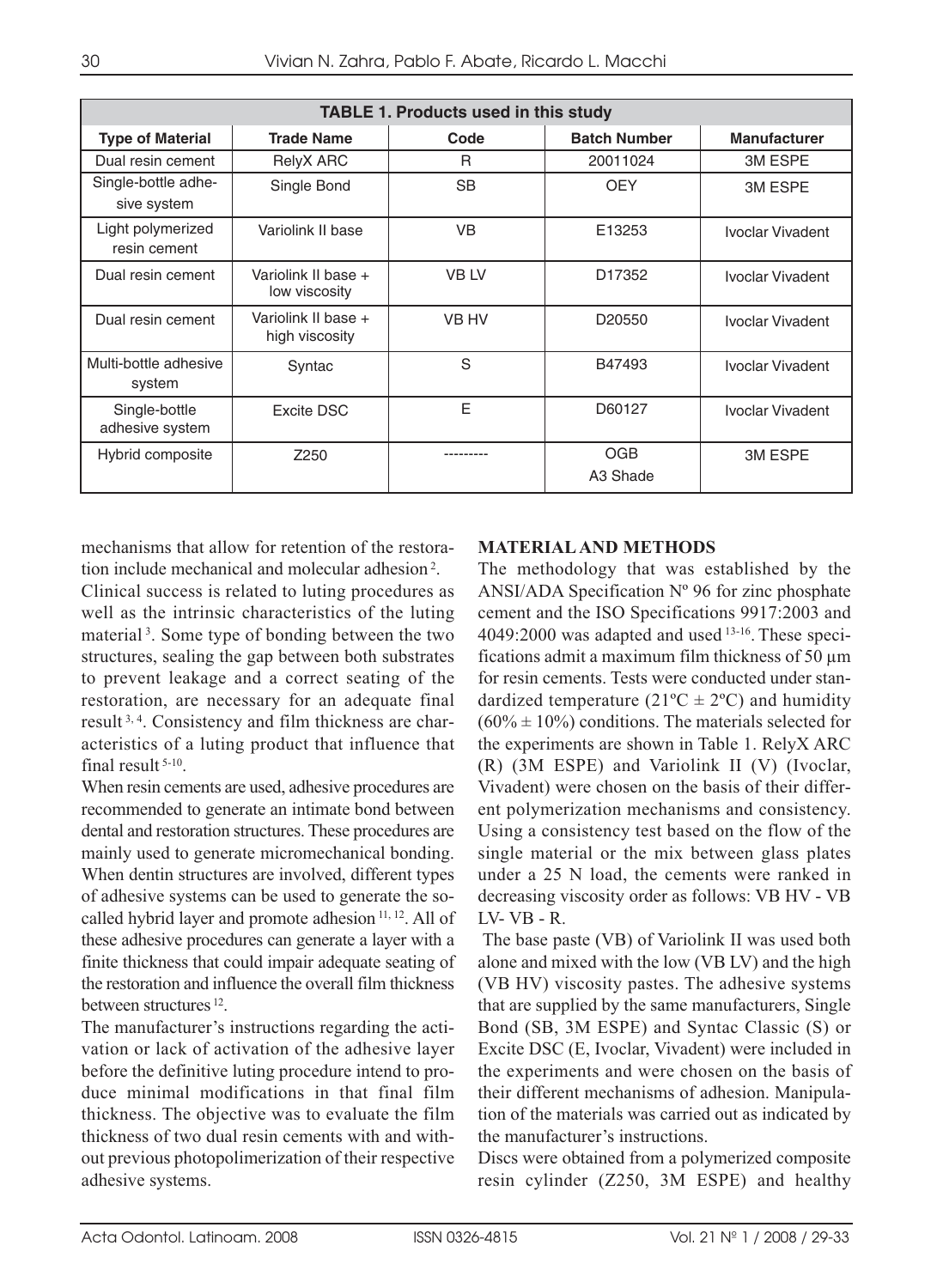| TABLE 2. Arithmetic means (A.M.), standard deviations (S.D.) and marginal estimate means<br>with 95% confidence intervals (in µm) for film thickness of resin cements and adhesive<br>systems with (Condition A) and without (Condition B) photopolymerization |                   |       |       |              |              |  |
|----------------------------------------------------------------------------------------------------------------------------------------------------------------------------------------------------------------------------------------------------------------|-------------------|-------|-------|--------------|--------------|--|
| <b>GROUPS</b>                                                                                                                                                                                                                                                  | <b>ACTIVATION</b> | A.M.  | S.D.  | <b>LOWER</b> | <b>UPPER</b> |  |
|                                                                                                                                                                                                                                                                |                   |       |       | <b>LIMIT</b> | <b>LIMIT</b> |  |
| $R + SB$                                                                                                                                                                                                                                                       | No.               | 17.00 | 1.41  | 0.44         | 33.56        |  |
|                                                                                                                                                                                                                                                                | Yes               | 16.50 | 2.64  | 0.06         | 33.06        |  |
| $VB + S$                                                                                                                                                                                                                                                       | No.               | 21.75 | 5.37  | 5.19         | 38.31        |  |
|                                                                                                                                                                                                                                                                | Yes               | 62.25 | 0.95  | 45.69        | 78.81        |  |
| $VB$ LV + S                                                                                                                                                                                                                                                    | No.               | 24.50 | 3.87  | 7.94         | 41.06        |  |
|                                                                                                                                                                                                                                                                | Yes               | 72.75 | 1.89  | 56.19        | 89.31        |  |
| $VB$ HV + S                                                                                                                                                                                                                                                    | No.               | 28.75 | 8.46  | 12.19        | 45.31        |  |
|                                                                                                                                                                                                                                                                | Yes               | 93.00 | 53.63 | 76.44        | 109.56       |  |
| $VB + E$                                                                                                                                                                                                                                                       | No.               | 42.75 | 4.34  | 26.19        | 59.31        |  |
|                                                                                                                                                                                                                                                                | Yes               | 31.75 | 8.38  | 15.19        | 48.31        |  |
| $VB LV + E$                                                                                                                                                                                                                                                    | No.               | 45.75 | 3.20  | 29.19        | 62.31        |  |
|                                                                                                                                                                                                                                                                | Yes               | 47.75 | 2.50  | 31.19        | 64.31        |  |
| $VB$ HV + E                                                                                                                                                                                                                                                    | No.               | 45.75 | 2.75  | 29.19        | 62.31        |  |
|                                                                                                                                                                                                                                                                | Yes               | 49.25 | 25.50 | 32.69        | 65.81        |  |
| D. DeluV ADO, CD. Cinele Dand, VD. Verialial: Il Dese Doste, C. Cuptos, VD I Vi Verialial: Il Dese Doste, Law Vicessity Doste, VD                                                                                                                              |                   |       |       |              |              |  |

R: RelyX ARC, SB: Single Bond, VB: Variolink II Base Paste, S: Syntac, VB LV: Variolink II Base Paste + Low Viscosity Paste, VB HV: Variolink II Base Paste + High Viscosity Paste, E: Excite DSC.

extracted human third molars using a diamond saw (Buehler) and a hard tissue machine cutting device (MicroDisc NH-GP, DHUC Ing. Argentina) operated at. 150 rpm. The resin and dentin discs so obtained were approximately 1 cm in diameter and between 1 and 1.5 mm thickness. All discs were polished with up to 1200 grit sandpapers and the composite discs were abraded with 25 µm diameter aluminium oxide airborne-particles (Lares, Microprep, USA), at a pressure of 80 psi and cleaned with phosphoric acid, rinsed with water and air dried.

The combined thickness of dentin and composite discs pairs was recorded to the 0.1 µm with a digital micrometer (Digimatic, Mitutoyo Corporation) and recorded as Reading A. The adhesive systems were then applied on the occlusal surface of the dentin discs and they were either light activated using an appropriate device (XL 3000, 3M ESPE) (Condition A) or not activated (Condition B). A measured amount (0.05 ml) of each cement mixture was then placed on the adhesive covered dentin surface and the corresponding resin disc was placed on it. A 25 N load was applied with a hydraulic machine (CIFIC, Rosario, Argentina). Ten minutes later, the overall thickness of the discs and the luting cement was recorded (Reading B). The

difference between readings A and B was considered as the final combined film thickness for the specimen that was being tested. The sample size was four (n=4) for each cement-condition combination.

Selected specimens were sectioned and covered with an Au/Pd layer (Thermo V6 Scientific, Polaron SC7620) for Scanning Electron Microscopy (XL30, Phillips, Eindhoven, The Netherlands). An image processing and analysis program (Image Tool, Version 3.0, The University of Texas Health Science Center) was used to observe the uniformity of the cement film and to compare the numerical values obtained by the visualization of the film thickness with a digital micrometer. It could be observed that the film thickness of all the cements tested was similar in both cases (Fig. 1).

A two-way analysis of variance was performed with a level of significance of  $p<0.05$  to compare quantitative film thickness results.

### **RESULTS**

Table 2 shows arithmetic means and standard deviations (in  $\mu$ m) for the film thickness of resin cements and adhesive systems with and without previous photopolymerization. Table 3 shows the analysis of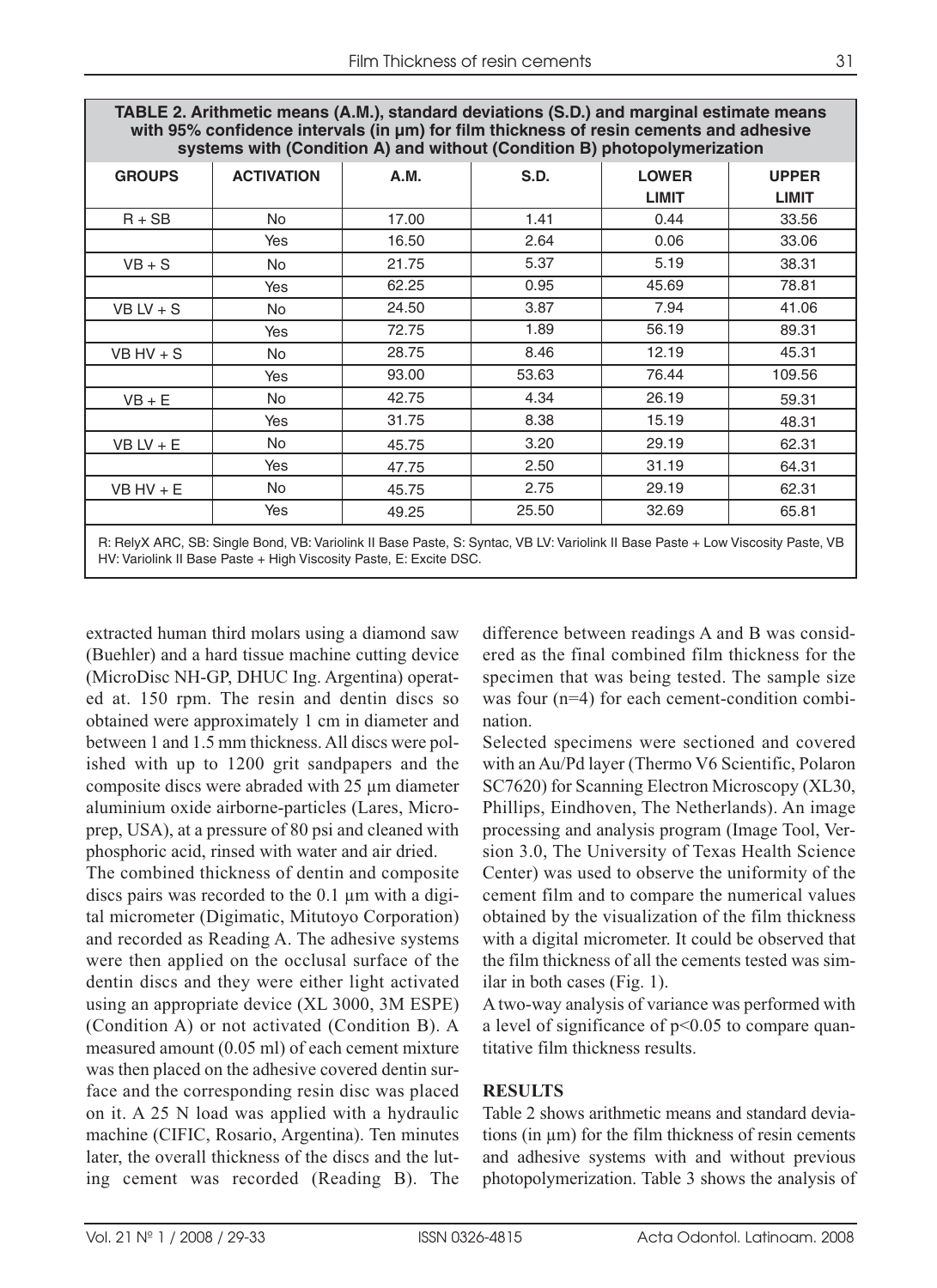| <b>TABLE 3. Two-way analysis of variance</b> |           |    |           |       |        |  |  |  |
|----------------------------------------------|-----------|----|-----------|-------|--------|--|--|--|
| <b>SOURCE</b>                                | <b>SC</b> | DL | <b>CM</b> |       | P      |  |  |  |
| <b>GROUPS</b>                                | 8866.9    | 6  | 1477.8    | 5.48  | < 0.01 |  |  |  |
| <b>ACTIVATION</b>                            | 7223.1    |    | 7223.1    | 26.82 | < 0.01 |  |  |  |
| GROUPS +<br><b>ACTIVATION</b>                | 9244.6    | 6  | 1540.7    | 5.72  | < 0.01 |  |  |  |
| Error                                        | 1307.5    | 42 | 269.2     |       |        |  |  |  |
| <b>Total</b>                                 | 36642.2   | 55 |           |       |        |  |  |  |

variance of the results. A significant effect  $(p<0.01)$ was found for both factors (cement and adhesive and activation or lack of activation of the adhesive layer) as well as for the interaction between them. Table IV shows means film thickness values (in  $\mu$ m) as well their 95% confidence intervals. Significant differences  $(p<0.01)$  in film thickness were found between conditions in which the Syntac adhesive system was prepolymerized or left unpolimeryzed. The opposite was found for Single Bond and Excite DSC when these materials were prepolymerized or left unpolymerized.

### **DISCUSSION**

Resin cements are frequently used in dental practice to lute restorations to dental and other structures  $1, 3$ . Previous treatment of dental tissues and internal surfaces of rigid restoration with dentin bonding agents is necessary to enhance chemical and/or micromechanical adhesion between them  $11, 12$ .



*Fig. 1: Image shows cement Variolink II base paste mixed with high viscosity paste and Excite DSC photopolymerized per manufacturer recommendation. From top to bottom: composite disc, adhesive layer, resin cement, dentin disc, and adhesive system. Total film thickness (cement and adhesive) in central portion is over 50* μ*m, value within range of values recorded in experimental tests. Original magnification ×530. Scale: 50* μ*m.*

The film thickness of the adhesive and the resin cement depend on multiple factors 1, 2, 4, 5, 7, 8-10. Consistency is considered to be one of the principal features that affect the film thickness of resin cements. This is a time-dependent property affected by the temperature of the mix, the filler content of the cement, the composition of the resin matrix and the degree of polymerization  $1, 8, 10$ . Working and setting time, time elapsed after mixing, magnitude, intensity and way of application of the load and thickness of the adhesive systems are considered the main factors that affect the film thickness of resin cements 1, 3, 4, 8, 9, 10.

The low or very low consistency of most of the available commercial adhesive systems prevents them from reaching an adequate seating of the restoration. Current adhesive systems, total-etch and self-etching systems were used in this study. According to the manufacturer's indications, Single Bond and Excite DSC (filled type bonding system / totaletching adhesives) have to be applied on previously conditioned dental surfaces and should be photopolymerized. On the other hand, the Syntac system works optionally with partial (self-etching adhesive system) or complete removal of the smear layer (acid conditioning followed by primer) and should be applied without photoactivation. The purpose of these different indications is to avoid alterations of the final film thickness and ensure the seating and consequently, the fit of the restoration.

The results obtained in this study showed that previous polymerization of the adhesive layer did not affect the film thickness of Single Bond and Excite DSC. This could be due to the fact that these are low viscosity adhesives and for Excite DSC the filler does not seem to produce enough increase in viscosity to affect the final film thickness. In contrast, when a multi-bottle system like Syntac Classic was light activated before using the cement, a larger and unfavorable film thickness was generated,